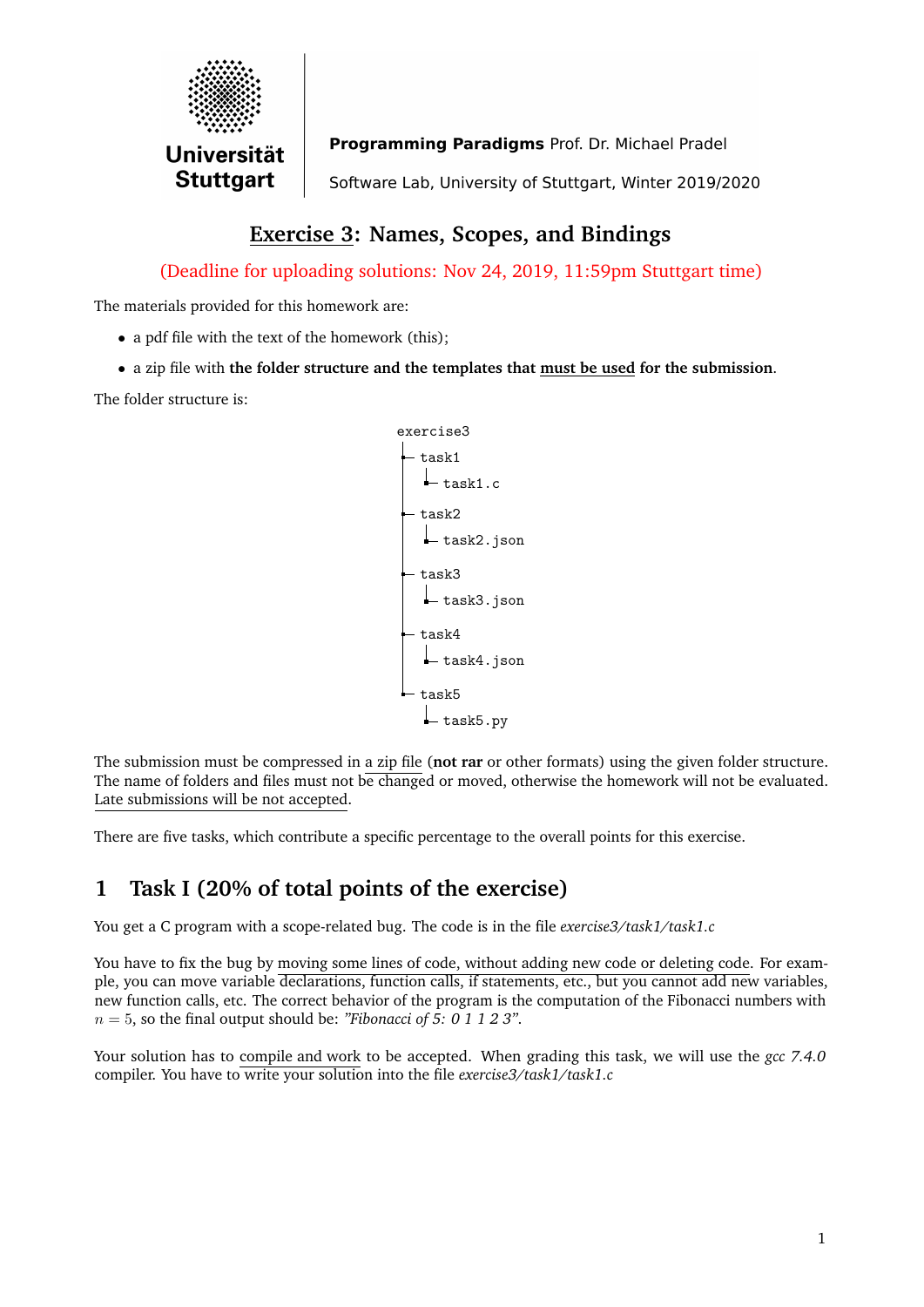### **2 Task II (20% of total points of the exercise)**

This task is about understanding the function stack of the following C program:

Task2.c

```
1 #include \langlestdio.h>
 2
 3 void a();
 4 void b(int x);5 int c(int x);
 6 void d(int x);7 void e(int x);8
 9 int v = 0;
|10|11 int main() {
|12 \t a();|13 return 0;
|14 \rangle15
|16 \tvol a () {
|17 \quad \text{int } x = 5;18 i f (1)
|19 \t v = 2;|20 \t\t\t b(5*2+v);
|21 \quad \}22
|23 \text{ void } b(int x)|24 int f = 3;
25 int z = c(x / f + f);<br>26 d(z);
         d(z);
|27 \quad \}28
|29 int c(int x){
|30 \rangle int i = 0;
|31 \quad \text{int } y = 4;|32 return i + y + x;
33
|34 \rangle35
|36 \text{ void } d(int x)||37 int y = v;
|38 printf ("%d\n", y); // <== Write the stack when the program arrives here
|39 \rangle40
|41 \tvol de (int x) {
\begin{cases} 42 & \text{int } z = v; \end{cases}|43 \rangle
```
The goal of this exercise is to write into *exercise3/task2/task2.json* the function stack, including all local variables and their values stored on the stack, when the program arrives at line 38.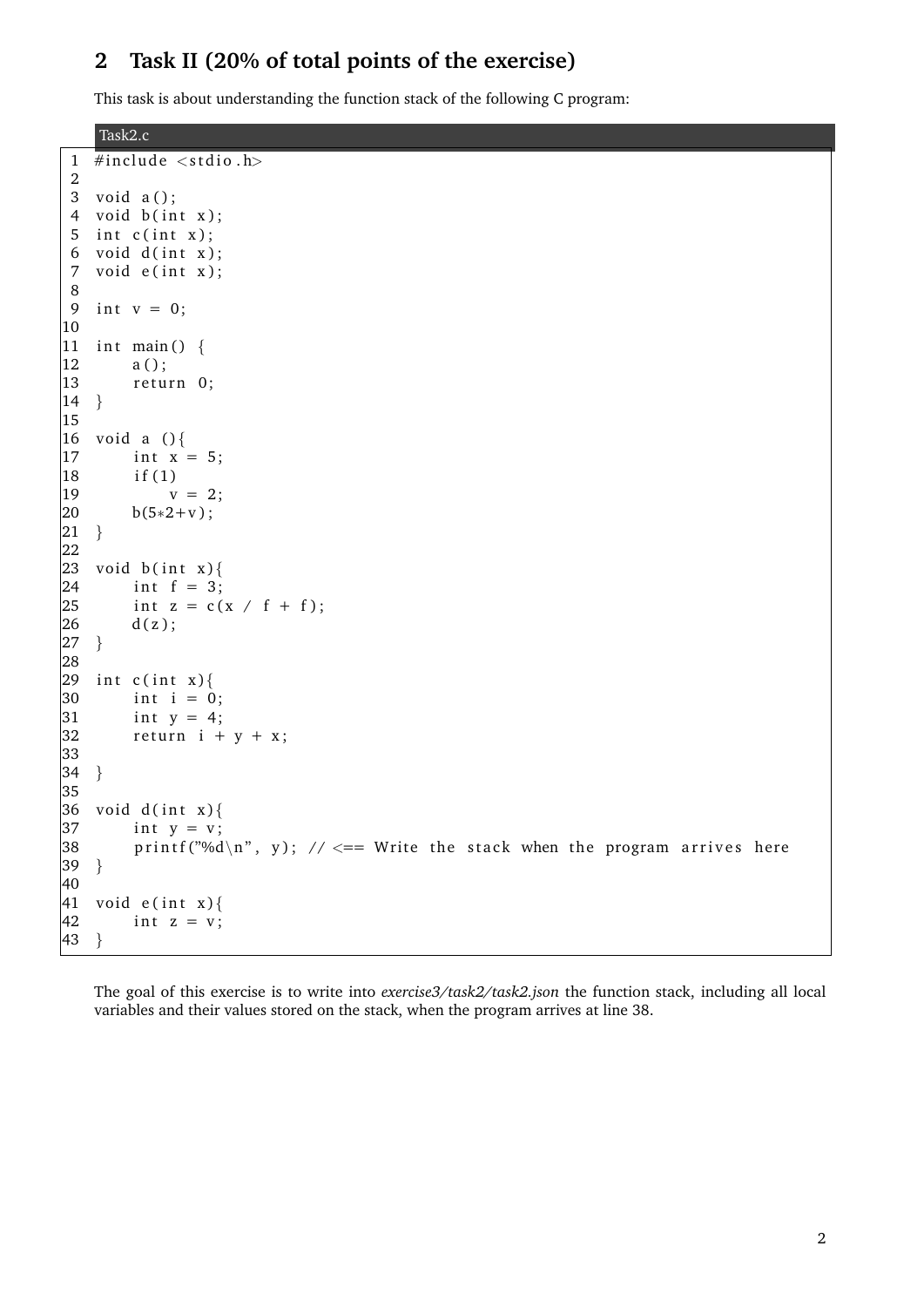To illustrate the task and the expected format for the function stack, consider the following example:



In the JSON file, the functions are ordered as on the call stack, i.e., the most recently called function on the top.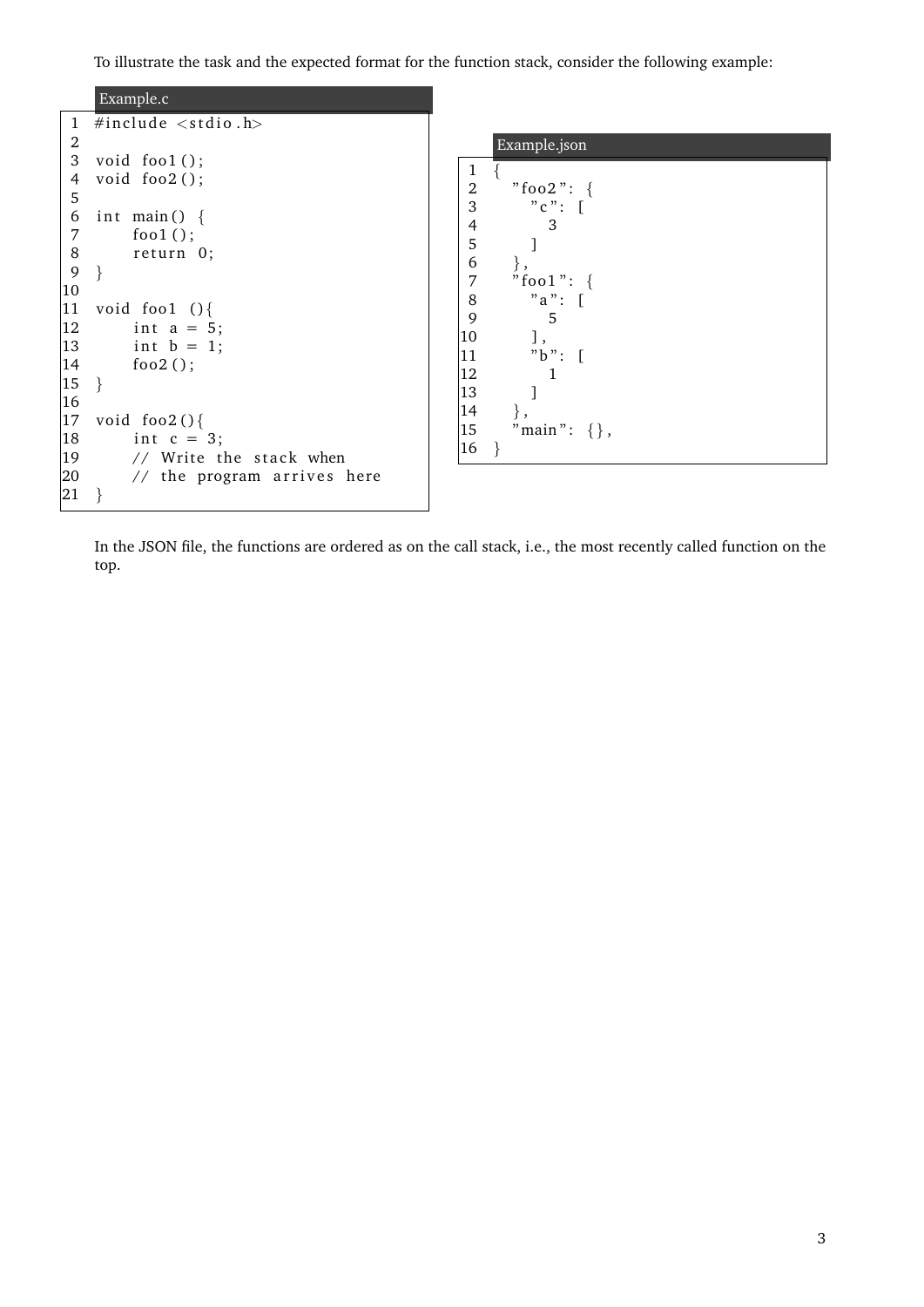### **3 Task III (20% of total points of the exercise)**

The goal of this task is to understand the difference between static and dynamic scoping. Two pseudo-codes are provided.

**3.1 Code 3.1**

```
Code3.1
 1 var x = 02 var y = 23
 4 foo1()5 x = x + 16 }
 7
 8 foo2()\begin{cases} 9 & x = x + 1 \\ 10 & \text{fool}(1) \end{cases}foo1()|11 \rangle12
|13 \text{ if } (y > 0) |\frac{1}{4} var x // it is a new local variable only for this block
\begin{vmatrix} 15 & \text{f} & 6 & 0 & 2 \end{vmatrix}\begin{array}{c} 16 \end{array}17
\begin{vmatrix} 18 & \text{print(x)} \end{vmatrix}
```
### **3.2 Code 3.2**

|                    | code3.2                                                              |  |
|--------------------|----------------------------------------------------------------------|--|
| $\mathbf{1}$       | var x                                                                |  |
| $\boldsymbol{2}$   |                                                                      |  |
| $\sqrt{3}$         | $set_x(n)$                                                           |  |
| 4                  | $x = n$                                                              |  |
| $\sqrt{5}$         | $\}$                                                                 |  |
| 6                  |                                                                      |  |
| 7                  | $print_x()$                                                          |  |
| $8\phantom{1}$     | print(x)                                                             |  |
| $\overline{9}$     | $\}$                                                                 |  |
| $ 10\rangle$       |                                                                      |  |
| 11                 | first $()$ {                                                         |  |
| $ 12\rangle$       | $set_x(1)$                                                           |  |
| $ 13\rangle$       | $\}$                                                                 |  |
| 14                 |                                                                      |  |
| $ 15\rangle$       | second $()$ {                                                        |  |
| 16<br>$ 17\rangle$ | var x //it is a new local variable only for this block<br>$set_x(2)$ |  |
| 18                 | $\}$                                                                 |  |
| $ 19\rangle$       |                                                                      |  |
| 20                 | $set_x(0)$                                                           |  |
| 21                 | first()                                                              |  |
| 22                 |                                                                      |  |
| 23                 | second()                                                             |  |
|                    | $24$ print_x()                                                       |  |

The aim of this task is to understand which value of x the program prints in a programming languages with static scoping and dynamic scoping, respectively. Your answer has to be written into *exercise3/task3/task3.json*, using the provided JSON file: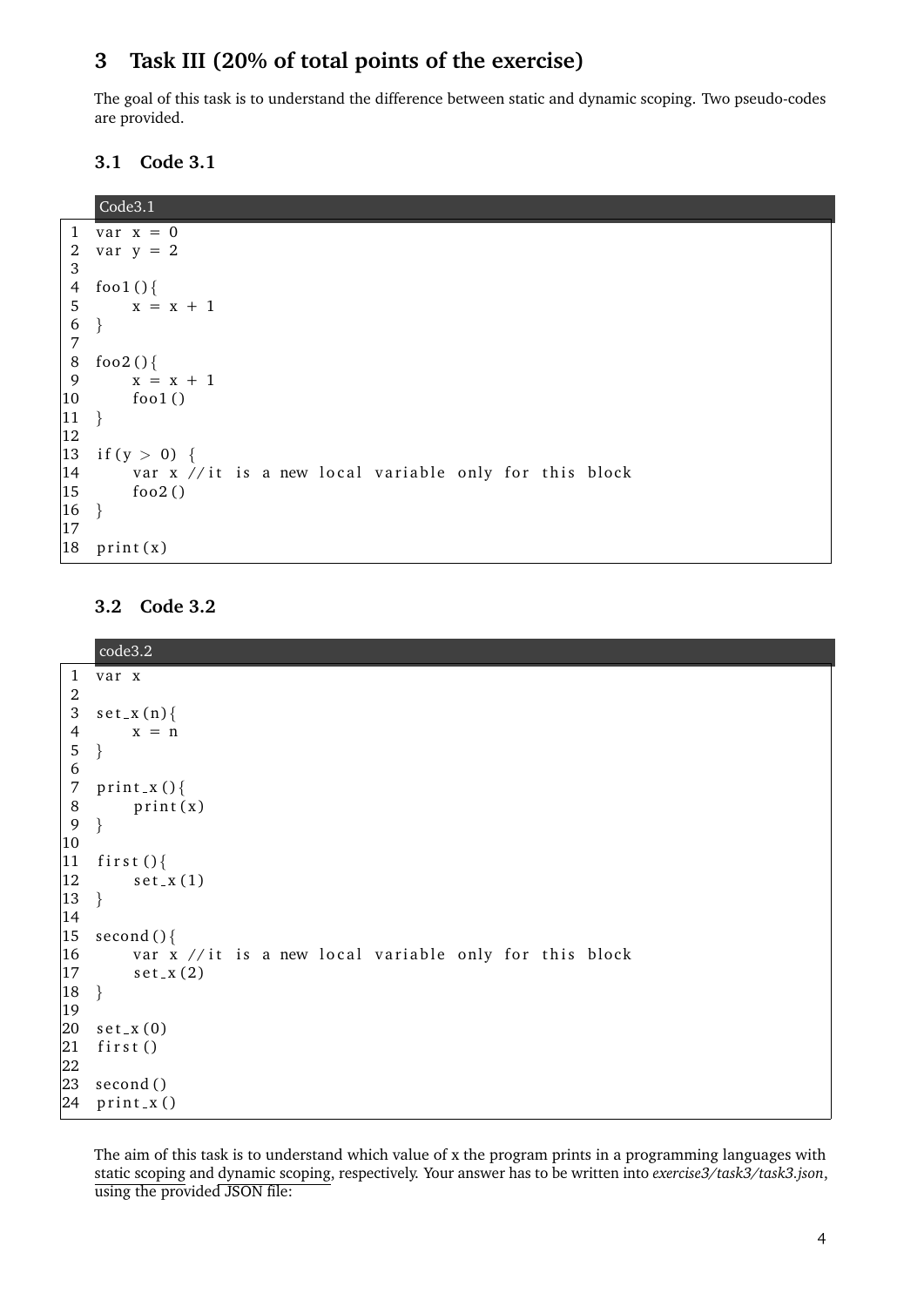|                  | codeC.json       |
|------------------|------------------|
| $\mathbf{1}$     |                  |
| $\boldsymbol{2}$ | "code3.1": $\{$  |
| 3                | " $static$ ": [  |
| $\overline{4}$   | $\Omega$         |
| 5                | ],               |
| 6                | "dynamic": [     |
| 7                |                  |
| 8                |                  |
| $\overline{9}$   |                  |
| $ 10\rangle$     | " $code3.2"$ : { |
| 11               | " $static$ ": [  |
| $ 12\rangle$     | 2                |
| $ 13\rangle$     | ],               |
| 14               | "dynamic": [     |
| $ 15\rangle$     | 3                |
| 16               |                  |
| 17               |                  |
| 18               |                  |

where instead of 0,1,2,3 you have to put the correct values of the printed x.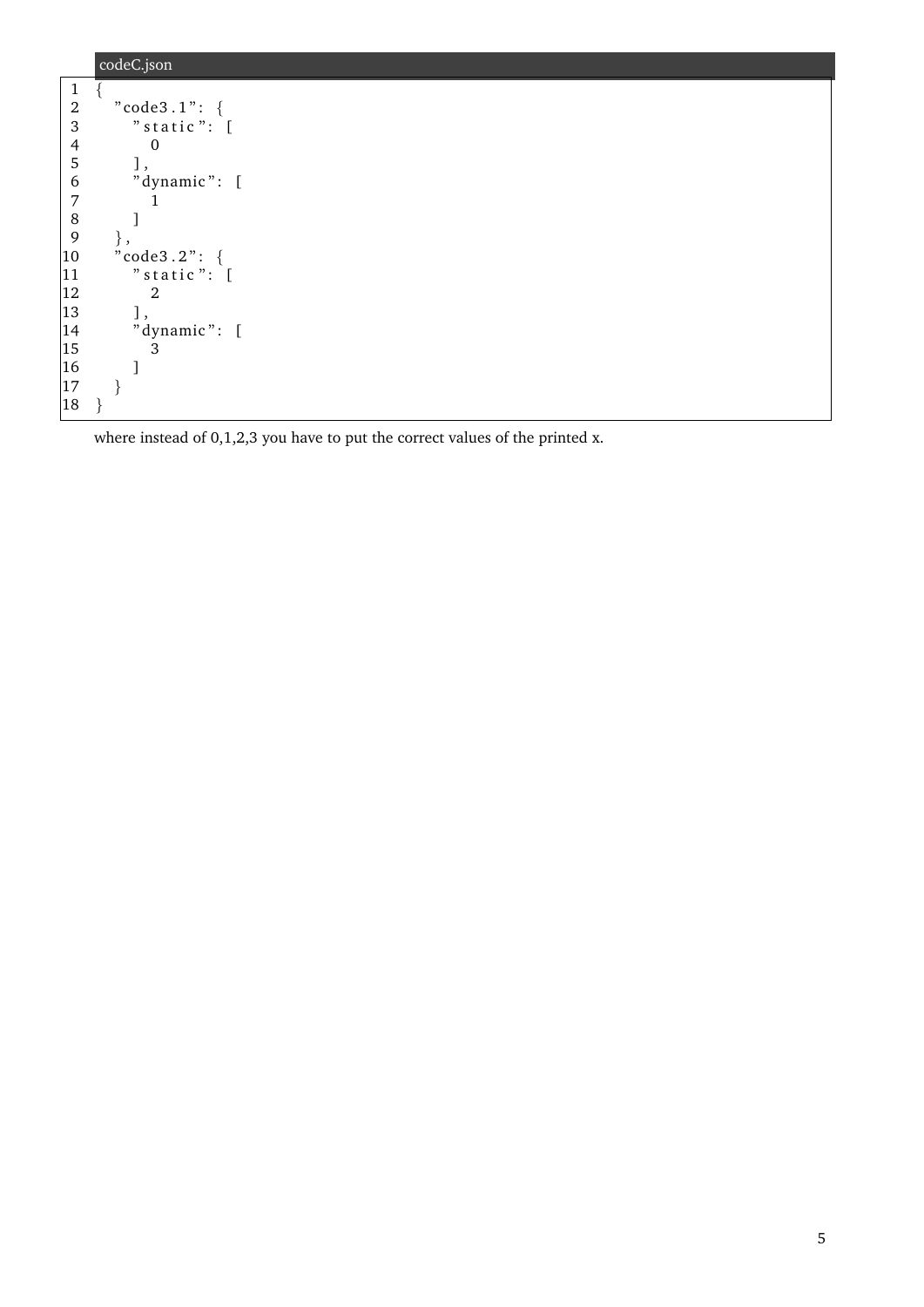## **4 Task IV (20% of total points of the exercise)**

In this task, some Java code is given. There are multiple aliases for the value that the field *int[] array numbers* of the object *mClass* refers to.

```
Me.java
 1 public class Me \{2
 3 public static void main (String [] args)
 4 {
 5 int numbers [ ] = {1,2};6 MyClass mClass = new MyClass ();
 7 mClass . setNumber (5);
 8 mClass . setArray (numbers);
9
10 int n = mClass .getNumber();
11 int new_array [] = mClass.getArray();12 int int_array [] = new_array;
13
|14 System . out . println (mClass . getNumber ());
\vert15 System . out . println (mClass . getArray () \vert 0 \vert + " " +mClass . getArray () \vert 1 \vert);
16
|17 mClass . set O ther Field (new _array);
18
19 foo (mClass);
20
|21 \qquad n = 10;|22 \t new_{-}array[0] = 3;|23 new array [1] = 4;
|24\rangle|25 System . out . println (mClass . getNumber ());
|26 System . out . println (mClass . getArray (|01 + " " + mClass . getArray (|11);
27
|28 int_array [0] = 99;
|29 int_array [1] = 98;30
31 System . out . println (mClass . getNumber ());
|32 \rangle33
|34 public static void foo (MyClass c)
35 \qquad \{|36 \quad \text{int } a \text{ [ } ] = \{-1,-2\};|37 \t\t c. setArray(a);|38 \rangle|39 \rangle
```
#### MyClass.java

```
1 public class MyClass {
2 private int single_number;
3 private int [] array_numbers;
4 private int [] other_field;
5
6 public void setNumber (int single_number) {
7 this single_number = single_number;
8 }
9 public void setArray(int array_numbers[]){
10 this . array_numbers = array_numbers;
|1112 public void setother Field (int array numbers []) {
|13 \t\t this. other-field = array_number;
```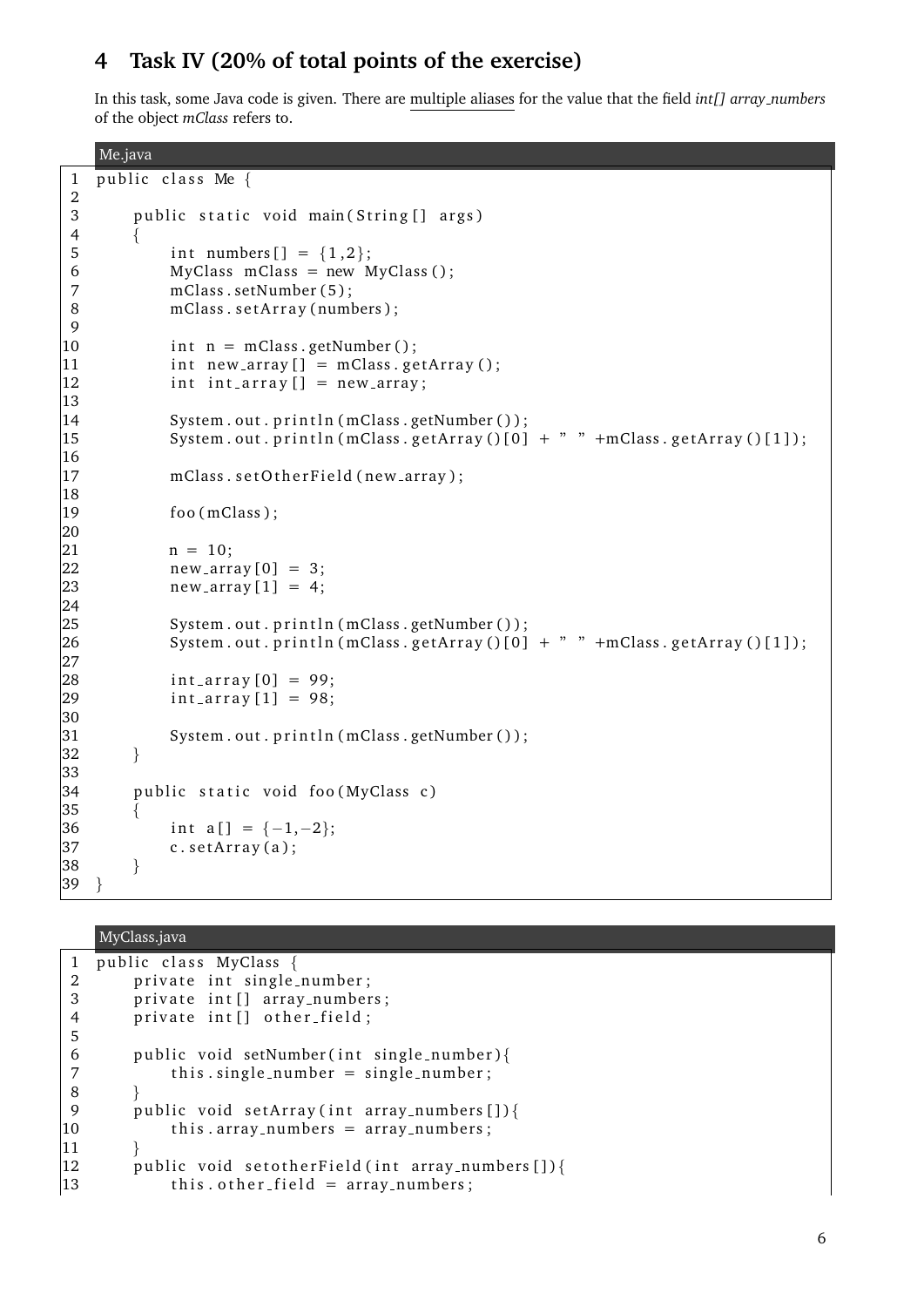```
\begin{array}{ccc} 14 & & & \end{array}<br>15 p
\begin{cases} 15 & \text{public int getNumber()} \{ 16 & \text{return single_number} \end{cases}return single_number;
\begin{array}{ccc} 17 & & \rightarrow \\ 18 & & \text{p} \end{array}\begin{cases} 18 & \text{public int } [] \text{ getArray()} \{ \\ 19 & \text{return array_numbers} \end{cases}return array_numbers;
\begin{array}{ccc} 20 & & \end{array}|21 \rangle
```
The goal of this task is to find all the aliases of the value referred to by *int[] array numbers* of object *mClass*, and to write them into *exercise3/task4/task4.json*.

The structure of the JSON file is provided in the file *exercise3/task4/task4.json*:

|                                                 | task4.json      |
|-------------------------------------------------|-----------------|
| $\mathbf{1}$                                    | L               |
|                                                 | L               |
| $\begin{array}{c} 2 \\ 3 \\ 4 \\ 5 \end{array}$ | "Me",           |
|                                                 | $"$ main $"$ ,  |
|                                                 | "mClass",       |
| $\begin{array}{c} 6 \\ 7 \\ 8 \end{array}$      | "array_numbers" |
|                                                 | 」,              |
|                                                 | ſ               |
| $\overline{9}$                                  | $"$ Me $"$ ,    |
| 10                                              | $"$ main $"$ ,  |
| 11                                              | "array"         |
| 12                                              | J,              |
| 13                                              | Г               |
| 14                                              | "MyClass",      |
| 15                                              | "otherField"    |
| 16                                              |                 |
| 17                                              |                 |

where for each alias, you have to put the file name (ex. Me), the method name (ex. main, but for example not in the file MyClass), then the variable (if it an object an other field is required for the variable).